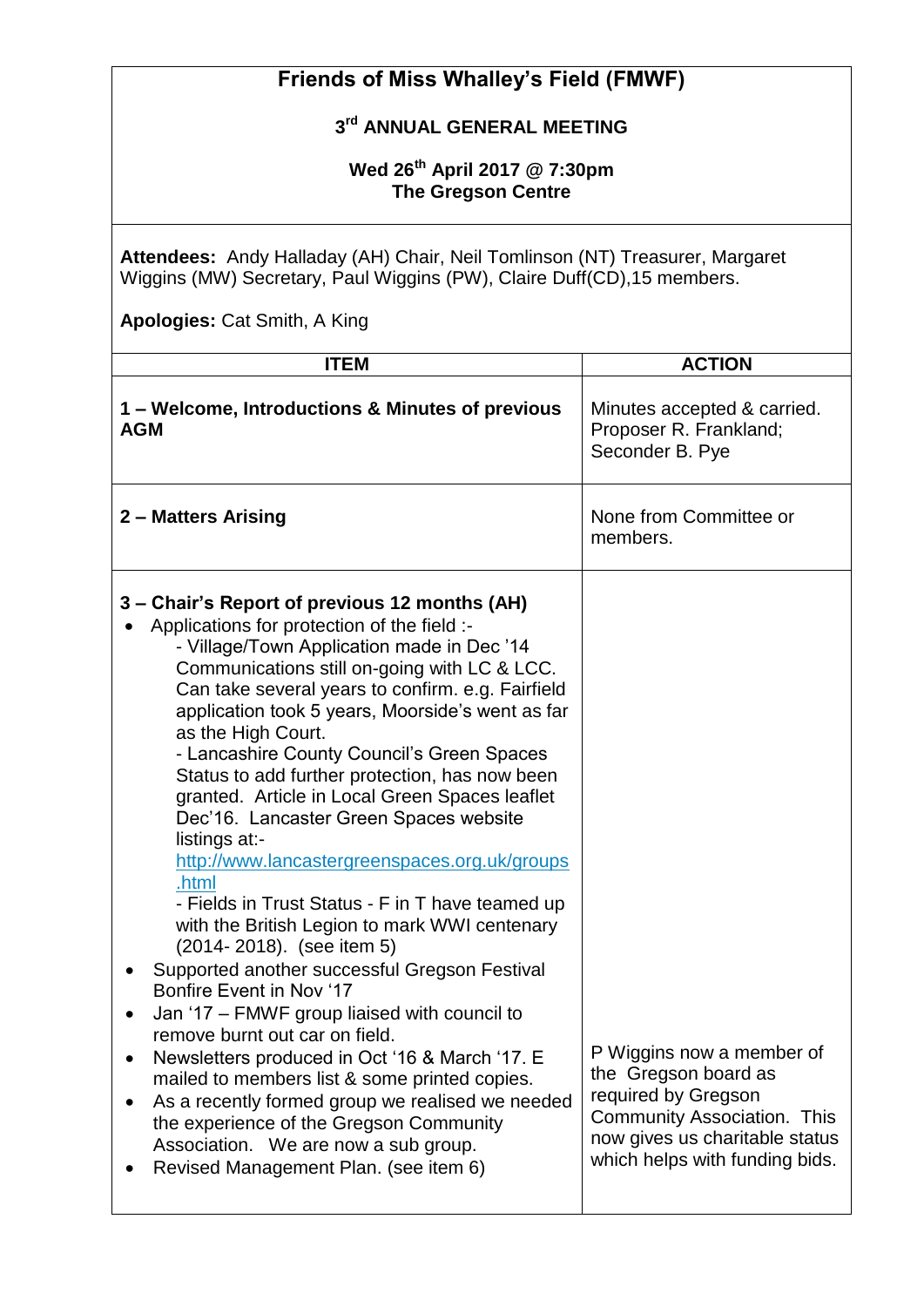| Working Parties – Oct '16 to clear rubbish, prune<br>apple orchard & plant daffodils.<br>March '17 - Further clearing & spreading of<br>woodchips to mark out paths near stream, soak up<br>water & improve access. Plans to do more of<br>these.<br>Liaison with City Council to erect a safety barrier at<br>the open drop at top of stream next to Derwent Rd.<br>Barrier is now in place.<br>Would like2 events per year. More Working<br>Parties suggested.<br>Addressing drainage problems a big issue.<br>Recent developments at Freeman's Wood on the<br>Quay make FMWF aims & plans more significant.                                                                                                                                                                                                    | Community football Match has<br>been suggested.<br>C Jackson (CJ) suggested<br>liaising with local farmer for<br>help with drainage. Water<br>diviner suggested.<br>Any other ideas for events on<br>the field requested from<br>members.                                                                                                                                                                                                            |
|-------------------------------------------------------------------------------------------------------------------------------------------------------------------------------------------------------------------------------------------------------------------------------------------------------------------------------------------------------------------------------------------------------------------------------------------------------------------------------------------------------------------------------------------------------------------------------------------------------------------------------------------------------------------------------------------------------------------------------------------------------------------------------------------------------------------|------------------------------------------------------------------------------------------------------------------------------------------------------------------------------------------------------------------------------------------------------------------------------------------------------------------------------------------------------------------------------------------------------------------------------------------------------|
| 4 - Treasurer's Report (NT) Funds still low but<br>helped by £100 donation from local resident & small<br>donations from other local businesses incl Gregson,<br>Corner Shop, Plumb store, The Brit, Feeholders, Patti<br>B Flower shop & Animal Zone. Wickes & Travis<br>Perkins donated a wheel barrow & gardening tools.<br>Our new Website creation has been funded by a local<br>resident also.                                                                                                                                                                                                                                                                                                                                                                                                              | Encourage local business &<br>residents' donations.                                                                                                                                                                                                                                                                                                                                                                                                  |
| 5 – Centenary Events - Sat 9 Sept; Sun 3 Dec '17<br>Sat 9 Sept - Part of a nationwide Information Day that<br>is organised & promoted by English Heritage. When<br>we plan to raise awareness of the group & promote our<br>event planned for 3 <sup>rd</sup> Dec.<br>Sun 3 Dec – Main event to be held on the field to mark<br>100 <sup>th</sup> anniversary of Julian Whalley's death in WWI.<br>To involve the Mayor & other local dignitaries (e.g. Cat<br>Smith) to erect & unveil a Fields in Trust plaque &<br>another.<br>Lancashire Environmental Fund have granted us up<br>£1000 for a second plaque, bench & boulder to display<br>these. We have contacted the Lancaster Guardian to<br>promote & appeal for a member of public to take a<br>pebble from the field to J Whalley's grave in N France. | Awaiting approval from City<br>Council about the exact site &<br>type of bench & boulder. AH<br>to liaise.<br>Suggestion of a time capsule<br>produced by local school to be<br>buried under the bench.<br>Will need help from local<br>schools.<br>CJ suggested a stone mason<br>who may be able to give us a<br>quote. PW to contact.<br>Also need - Bugler, poetry<br>reading, military<br>presence/cadets. AH to<br>contact Veteran Ex Military. |
| 6 - Request for new & re-election of committee<br>members<br>Claire Duff - Prop by B Pye, Sec by R Brockbank; Carried.<br>No Obj or abs.<br>Paul Wiggins - Prop R Frankland, Sec by B. Pye; Carried.<br>No Obj or abs.                                                                                                                                                                                                                                                                                                                                                                                                                                                                                                                                                                                            | Treasurer (NT), Secretary<br>(MW) & Chair (AH) need to be<br>re-elected next year.<br>Anyone interested or would<br>like more information about<br>joining the Committee to<br>contact a Committee member.                                                                                                                                                                                                                                           |